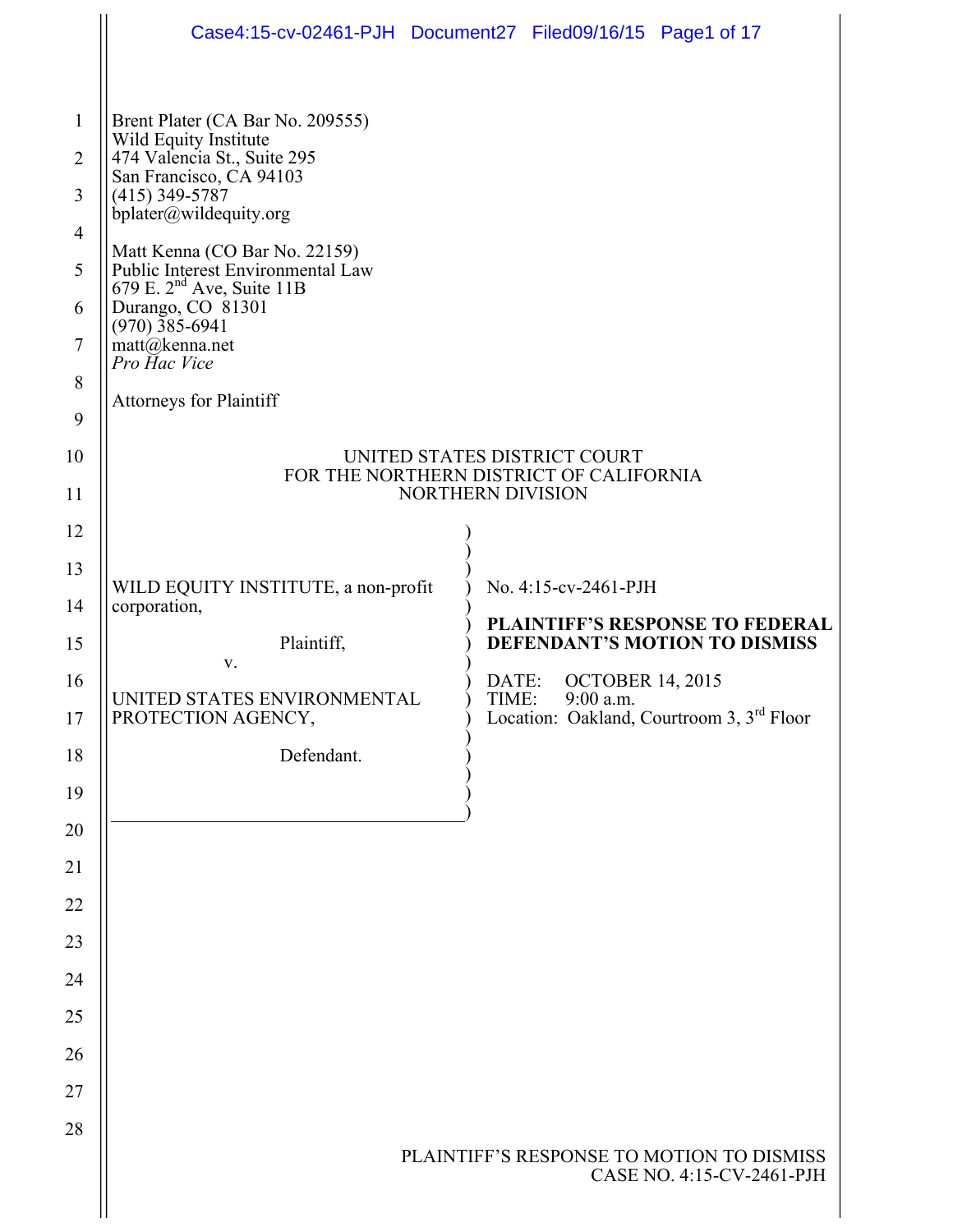# PLAINTIFF'S RESPONSE TO MOTION TO DISMISS CASE NO. 4:15-CV-2461-PJH i **TABLE OF CONTENTS INTRODUCTION ....................................................................................................................................................1 FACTS .......................................................................................................................................................................2 ARGUMENT.............................................................................................................................................................4 I.** Wild Equity's Claim is Not Barred by Action in United States v. Pacific Gas & Electric......4 **II.** The "Actions" "Authorized" by EPA are Gateway Power Plants Emissions, Not Any **Permit or Consent Decree Itself ..................................................................................................................5 III.** EPA Retains Discretionary Involvement or Control over its Permitting Authority for **the Gateway Power Plant...............................................................................................................................8 IV. Wild Equity's Claim does Not Lie in the Court of Appeals ...................................................... 12 V. Wild Equity Does Not Bring a Separate Section 7(d) Claim .................................................... 12 CONCLUSION....................................................................................................................................................... 13** Case4:15-cv-02461-PJH Document27 Filed09/16/15 Page2 of 17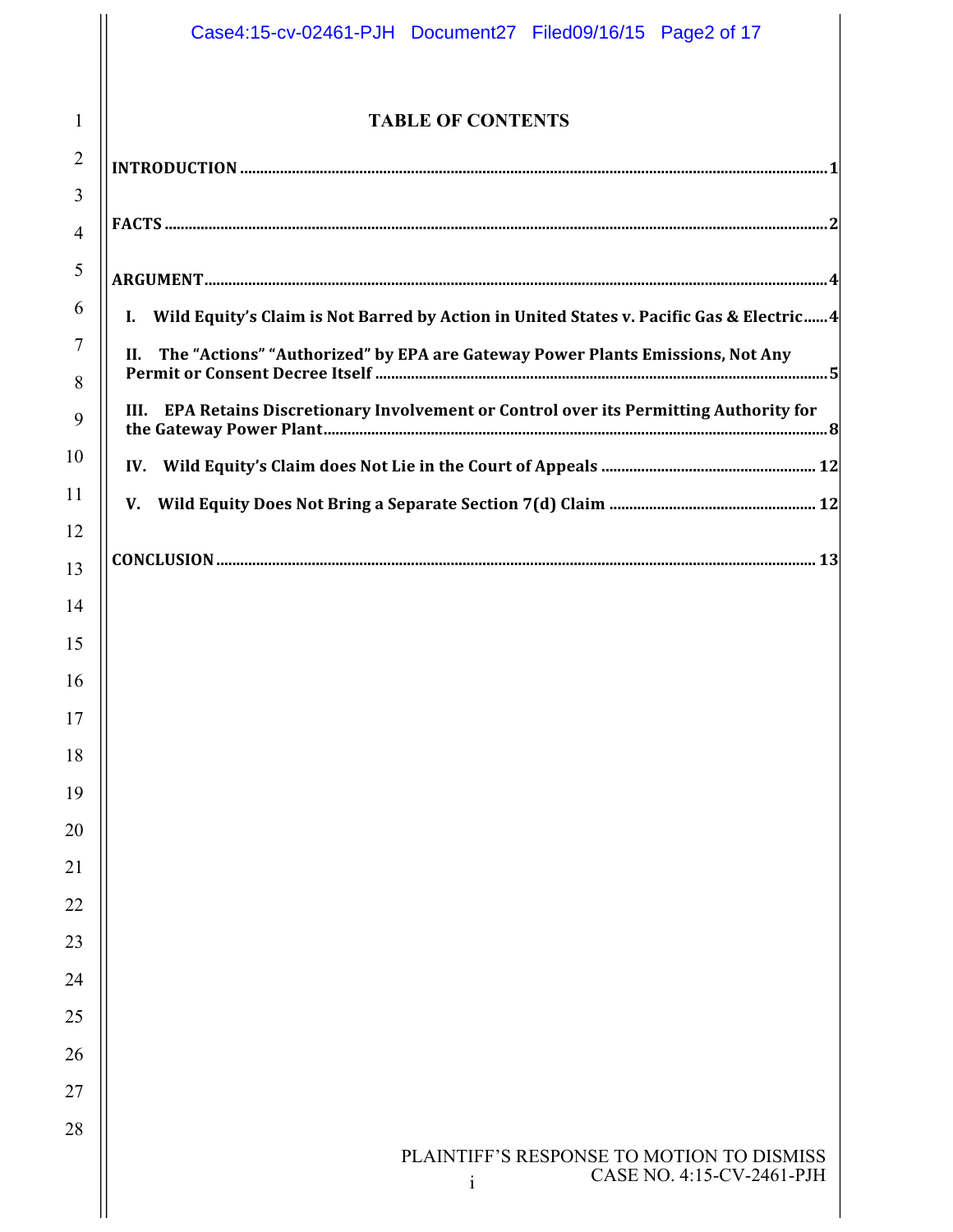|                | Case4:15-cv-02461-PJH Document27 Filed09/16/15 Page3 of 17                                                                       |  |  |  |  |
|----------------|----------------------------------------------------------------------------------------------------------------------------------|--|--|--|--|
| 1              | <b>TABLE OF AUTHORITIES</b>                                                                                                      |  |  |  |  |
| 2              | <b>CASES</b>                                                                                                                     |  |  |  |  |
| 3              | Appalachian Power Co. v. EPA,                                                                                                    |  |  |  |  |
| 4              | Cottonwood Envtl. Law Ctr. v. U.S. Forest Serv.,                                                                                 |  |  |  |  |
| 5              |                                                                                                                                  |  |  |  |  |
| 6              | Envt'l Prot. Info. Ctr. v. Simpson Timber Co.,                                                                                   |  |  |  |  |
| $\overline{7}$ | Hilao v. Estate of Marcos,<br>Nat'l Ass'n of Home Builders v. Defenders of Wildlife,                                             |  |  |  |  |
| 8<br>9         |                                                                                                                                  |  |  |  |  |
| 10             | 11 12.55 N of Trome Banacrs v. Befonders of Whalife,                                                                             |  |  |  |  |
| 11             | Natural Res. Def. Council v. Jewell,<br>749 F.3d 776 (9th Cir., en banc), cert. denied sub nom. Glenn-Colusa Irrigation Dist. v. |  |  |  |  |
| 12             | Natural Res. Def. Council, 135 S. Ct. 676, 190 L. Ed. 2d 389 (2014)  11, 12, 13                                                  |  |  |  |  |
| 13             | NRDC v. Houston,                                                                                                                 |  |  |  |  |
| 14             | O'Neill v. United States,                                                                                                        |  |  |  |  |
| 15             | Pacific Rivers Council v. Thomas,                                                                                                |  |  |  |  |
| 16             | Sierra Club v. Babbitt,                                                                                                          |  |  |  |  |
| 17             |                                                                                                                                  |  |  |  |  |
| 18             | Sierra Club v. Marsh,                                                                                                            |  |  |  |  |
| 19<br>20       | Tennessee Valley Authority v. Hill,                                                                                              |  |  |  |  |
| 21             |                                                                                                                                  |  |  |  |  |
| 22             | Thomas v. Mundell,                                                                                                               |  |  |  |  |
| 23             | Turtle Island Restoration Network v. National Marine Fisheries Serv.,                                                            |  |  |  |  |
| 24             | Turtle Island Restoration Network v. U.S. Dep't of Commerce,                                                                     |  |  |  |  |
| 25             |                                                                                                                                  |  |  |  |  |
| 26             | United States v. Mendoza,                                                                                                        |  |  |  |  |
| 27             | United States v. Pacific Gas & Elec.,                                                                                            |  |  |  |  |
| 28             | PLAINTIFF'S RESPONSE TO MOTION TO DISMISS<br>CASE NO. 4:15-CV-2461-PJH                                                           |  |  |  |  |
|                |                                                                                                                                  |  |  |  |  |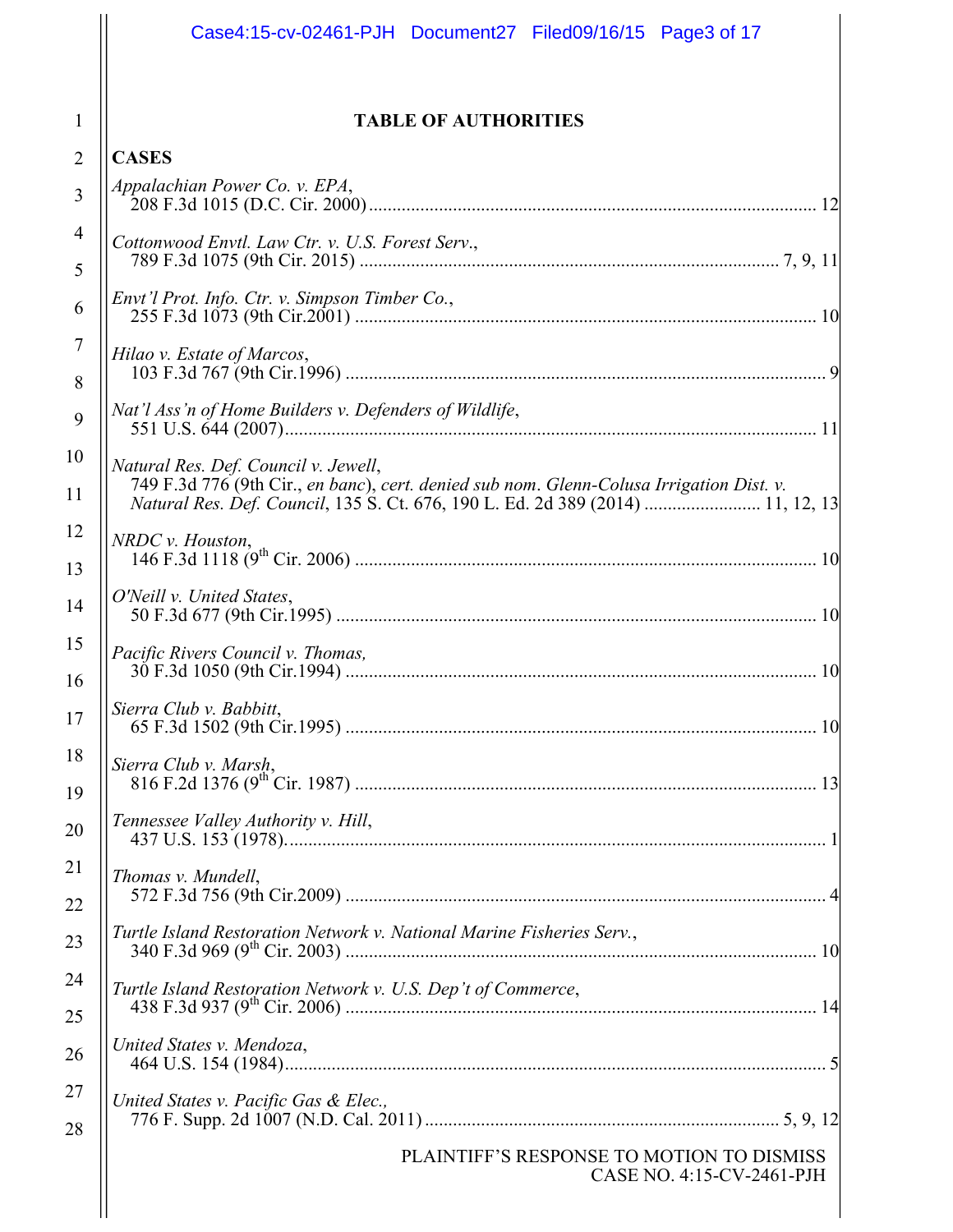|                          | Case4:15-cv-02461-PJH Document27 Filed09/16/15 Page4 of 17                             |
|--------------------------|----------------------------------------------------------------------------------------|
| 1<br>$\overline{2}$<br>3 | United States v. Stauffer Chem. Co.,<br>United States v. Webb,                         |
| $\overline{4}$<br>5      | <b>STATUTES</b>                                                                        |
| 6<br>$\overline{7}$      |                                                                                        |
| 8<br>9                   | <b>REGULATIONS</b>                                                                     |
| 10                       |                                                                                        |
| 11<br>12<br>13           |                                                                                        |
| 14<br>15                 | <b>OTHER AUTHORITIES</b>                                                               |
| 16<br>17                 |                                                                                        |
| 18<br>19                 |                                                                                        |
| 20<br>21                 |                                                                                        |
| 22                       |                                                                                        |
| 23<br>24                 |                                                                                        |
| 25<br>26                 |                                                                                        |
| 27<br>28                 |                                                                                        |
|                          | PLAINTIFF'S RESPONSE TO MOTION TO DISMISS<br>CASE NO. 4:15-CV-2461-PJH<br>$\mathbf{i}$ |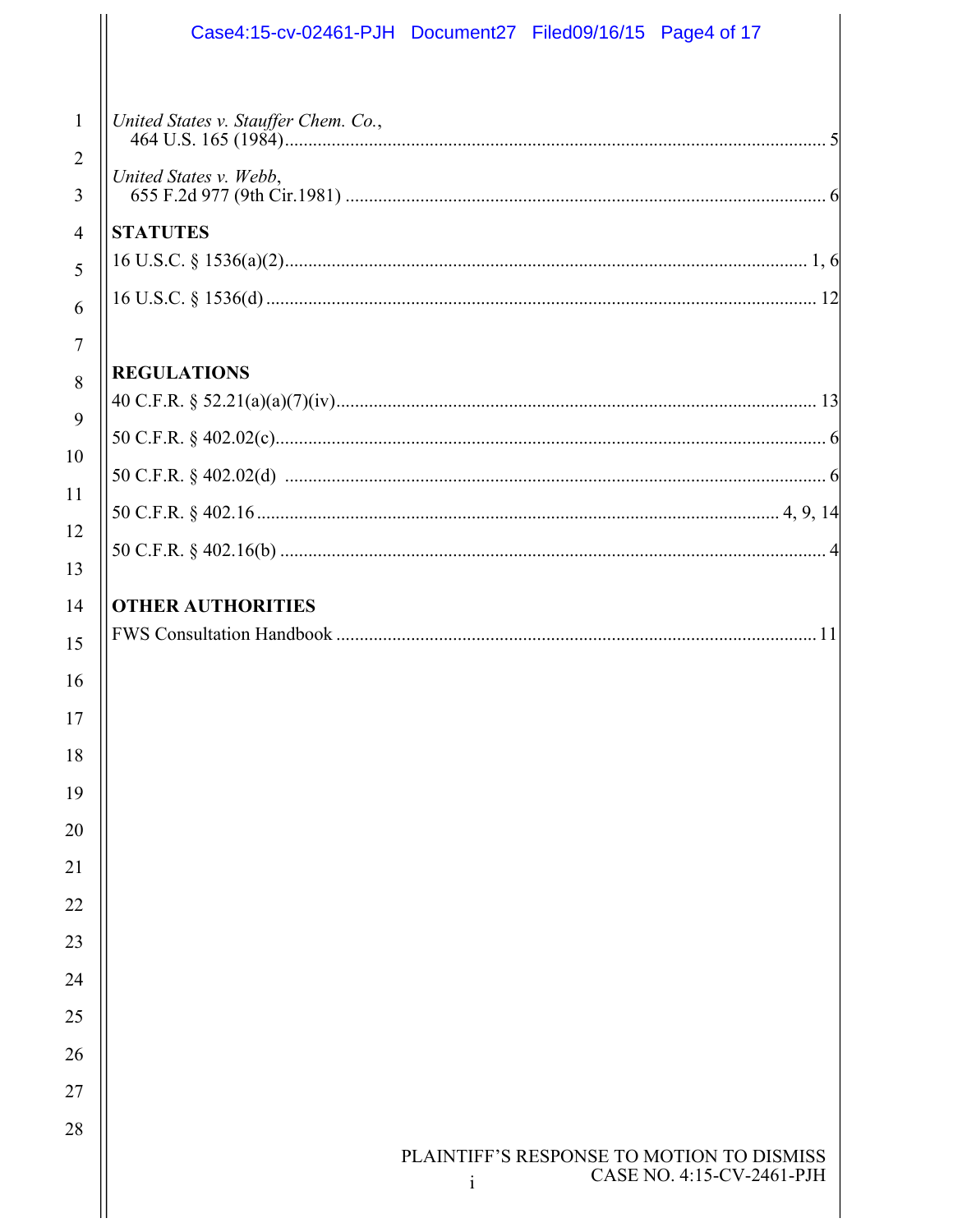Wild Equity Institute now responds to the Federal Defendant's Motion to Dismiss. For the following reasons, the motion should be denied.

### **INTRODUCTION**

"Each agency shall, in consultation with and with the assistance of the Secretary [of the Interior, and her delegate the U.S. Fish and Wildlife Service], insure that any action authorized, funded, or carried out by such agency … is not likely to jeopardize the continued existence of any endangered species …." 16 U.S.C. § 1536(a)(2) (Section 7 of the Endangered Species act, or "ESA"). The Defendant United States Environment Protection Agency ("EPA") has authorized emissions from the Gateway Generating Station ("Gateway"), yet has never consulted with the U.S. Fish and Wildlife Service ("FWS") over the impacts of the emissions from the plant on three species potentially threatened with extinction by the power plant, despite the plea from FWS to do so. This failure violates the ESA, which contains "the most comprehensive legislation for the preservation of endangered species ever enacted by any nation*." See Tennessee Valley Authority v. Hill*, 437 U.S. 153, 180 (1978).

EPA asserts that it can avoid this duty by permitting emissions through a consent decree, and in a 2010 suit resulting in that consent decree EPA argued that the issue of reinitiation of ESA consultation over those permitted emissions could be raised in a suit later in time from the suit in which the consent decree was entered. This Court agreed, and expressly stated that Wild Equity could bring this case as a stand-alone lawsuit. Yet now the EPA argues that such a suit cannot lie because Wild Equity's claims are supposedly barred by "*res judicata*" in the consent decree case brought by EPA against the power plant- the very same one in which it said Wild Equity's claim could be brought as a stand-alone suit.

PLAINTIFF'S RESPONSE TO MOTION TO DISMISS 1 CASE NO. 4:15-CV-2461-PJH EPA further argues that if Wild Equity's claim is construed as a challenge to issuance of a Prevention of Significant Deterioration ("PSD") action under the Clean Air Act ("CAA"), that such a claim must lie in the Court of Appeals. However, EPA does not seem to make this argument regarding the reinitiation of consultation claim brought by Wild Equity, and it clearly does not apply. In sum, EPA is playing a shell game seeking to avoid review of its failure to consult under the ESA, a tactic the Court should reject, and allow this suit to go forward.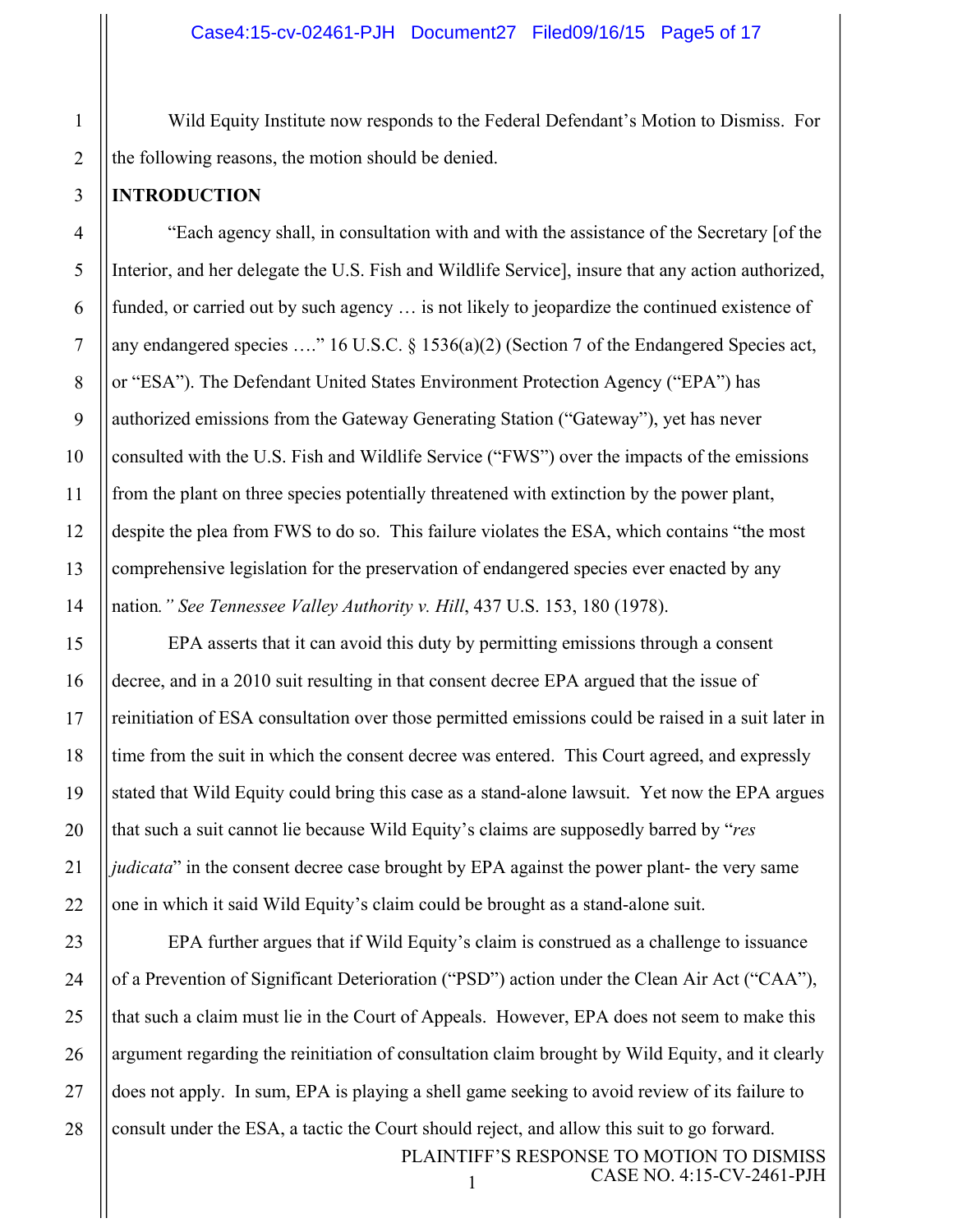| $\mathbf{1}$   |
|----------------|
| $\overline{2}$ |
| 3              |
| 4              |
| 5              |
| 6              |
| $\overline{7}$ |
| 8              |
| 9              |
| 10             |
| 11             |
| 12             |
| 13             |
| 14             |
| 15             |
| 16             |
| 17             |
| 18             |
| 19             |
| 20             |
| 21             |
| 22             |
| 23             |
| 24             |
| 25             |
| 26             |
| 27             |
| 28             |

claim.

**FACTS**

Finally, although barely touched on by EPA, the agency does retain "sufficient

discretionary authority and control" over the Gateway plant emissions to sustain Wild Equity's

In addition to the facts presented by EPA, an important fact in this case is that FWS-

This letter conveys the U.S. Fish and Wildlife Service's (Service) concerns regarding the effects of nitrogen deposition from existing and proposed power generating stations

the agency entrusted by Congress to carry out implementation of the ESA- has requested that

presented this request in a letter dated June 29, 2011, much of which bears excerpting here

because it contains not only the request for consultation but also many background facts

relevant to this dispute, which show the need for consultation in this case:

EPA consult with it over the effects of the gateway power plant's pollution. The FWS

- located in Contra Costa County, California, on federally listed species at the Antioch Dunes National Wildlife Refuge (ADNWR). At issue are the potential adverse effects of the operational Gateway Generating Station (GGS), the proposed Marsh Landing Generating Station (MLGS), and the proposed Oakley Generating Station (OGS) on the endangered Lange's metalmark butterfly (*Apodemia mormo langei*), endangered Contra Costa wallflower (*Erysimum capitatum* var. *angustatum*), endangered Antioch Dunes evening primrose (*Oenothera deltoides* ssp. *howellii*), and designated critical habitat for these two listed plants. This letter is issued under the authority of the Endangered Species Act of 1973, as amended (16 U.S.C.  $\S$  1531 et seq.)(Act). The Lange's metalmark butterfly, the Contra Costa wallflower, and the Antioch Dunes evening primrose occur almost exclusively on the ADNWR. The primary threat to these species is the overgrowth of non-native plant species that displace the wallflower, primrose, and host plants and nectar sources for the Lange's metalmark butterfly. The GGS and the proposed MLGS and OGS are all located less than two miles from the ADNWR and operation of these power generating stations will result in the deposition
- of nitrogen at ADNWR. Nitrogen deposition is known to exacerbate the growth of nonnative weeds; these effects are particularly problematic in nitrogen deficient habitats, such as the sand dunes at ADNWR, where changes in plant and microbial communities resulting from increased nitrogen deposition can result in cascading negative effects on the ecosystem processes and the species that depend upon the native plant community.
- The Service is concerned that the indirect and cumulative effects of the deposition of additional nitrogen at ADNWR resulting from operation of these power generating stations will result in adverse effects to the Contra Costa wallflower and the Antioch Dunes evening primrose and their critical habitat and in take of the Lange's metalmark butterfly. Adverse effects to the Lange's metalmark butterfly are of particular concern. The status of this species has declined dramatically in the last few years and because the ADNWR supports the only existing population of Lange's metalmark butterfly, any adverse effects to habitat at ADNWR may place the butterfly in danger of extinction in the foreseeable future.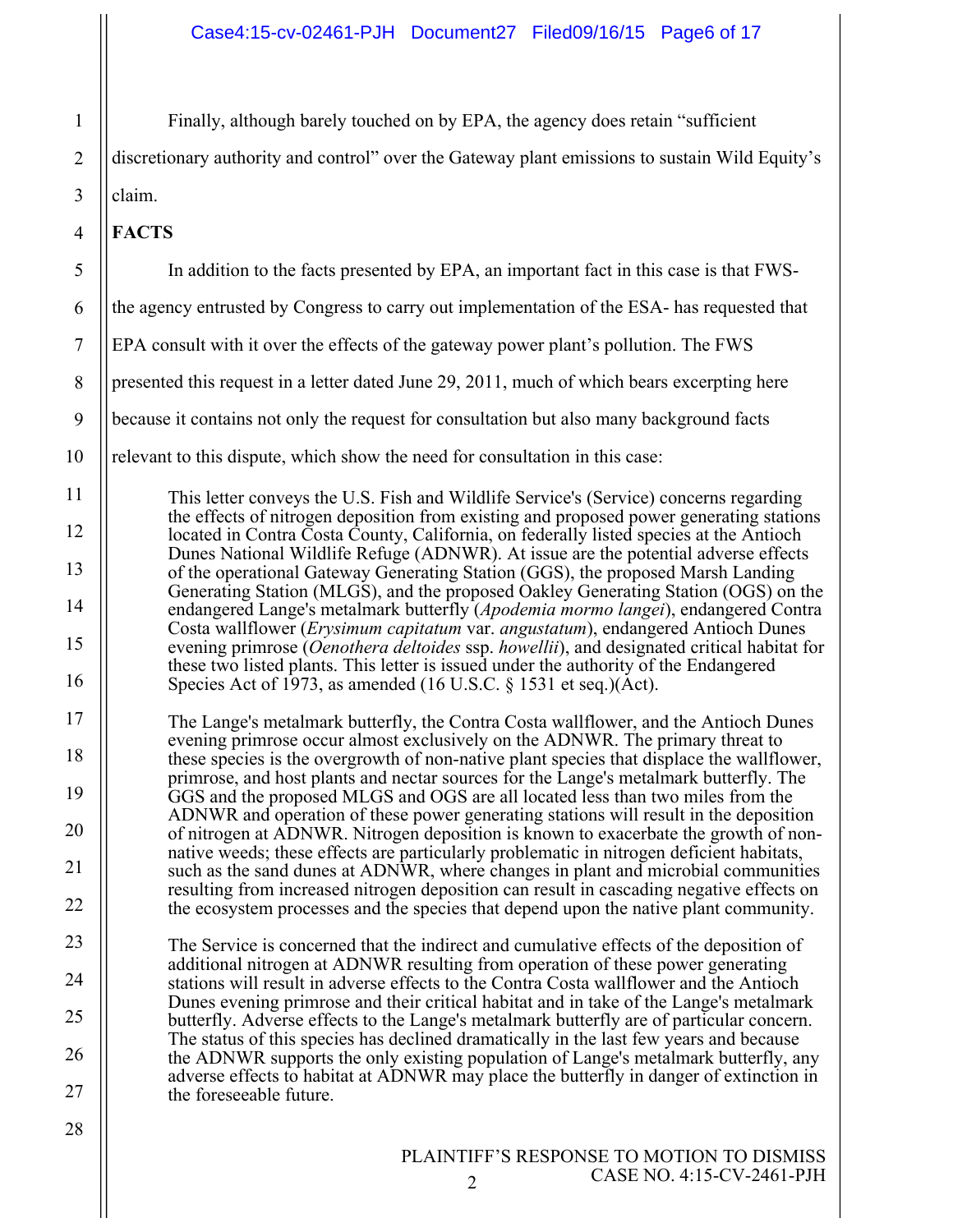# **Gateway Generating Station**

On May 30, 2001, the U.S. Environmental Protection Agency (EPA) requested informal consultation with the Service on the addition of a 30 megawatt natural gas fired combination combustion turbine, that is now referred to as the GGS, to the existing Contra Costa Power Plant. On June 29, 2001, the Service concurred that aside from the potential adverse effects of the existing cooling water intake system on the threatened delta smelt (Hypomesus transpacificus) and the formerly threatened Sacramento splittail (Pogonichthys macrolepidotus), both of which were addressed in a section 7 consultation with the U.S. Army Corps of Engineers, the installation of the new turbine was not likely to adversely affect listed species.

However, although the consultation process for the GGS was concluded in 2001, this facility apparently did not become operational until 2009. It is our understanding that, because of the lapse in time between the EPA's issuance of a Prevention of Significant Deterioration permit to Pacific Gas and Electric (PG&E) for GGS and the construction and operation of the GGS facility, your agency and PG&E recently entered into a settlement agreement to impose emission limits on GGS consistent with current standards. Although this agreement will impose emission limits on nitrogen oxides (NOx), carbon monoxide (CO), sulfur dioxide (S02) and particulate matter that are thought to represent what the result of a new permitting process with the EPA would be, the Service was not consulted regarding the effects of these emissions on listed species.

New scientific information relating to the adverse effects of nitrogen deposition on listed species and natural ecosystems has become available since 2001 when the original permits were issued, and consultation with the Service was concluded. Based on current scientific literature, a baseline nitrogen deposition value of 5 kilograms per hectare (kg/ha/yr) recently has been recognized as the level above which effects of nitrogen deposition should be analyzed (Weiss 2006, California Energy Commission 2010). According to the best available estimates for the ADNWR area, that are based on 2002 data, the baseline nitrogen deposition is thought to be approximately 6.39 kg/ha/yr (Tonneson et al. 2007). This already exceeds the 5 kg/ha/yr threshold above which nitrogen deposition can result in adverse impacts to native plant communities. Although the amount of nitrogen deposition at ADNWR resulting from operation of GGS has not been modeled, it is reasonable to assume that based on the location, type of generating station, and amount of power to be generated by GGS, the amount of nitrogen deposition at ADNWR is similar to the amount estimated for MLGS and OGS and described below. Based on the current scientific literature available, it is the Service's opinion that the deposition of this amount of nitrogen deposition at ADNWR is likely to result in adverse effects to the Contra Costa wallflower, the Antioch Dunes evening primrose, and in take of the Lange's metal mark butterfly.

# **Recommendations**

The Service is concerned that the current operation of GGS, and the proposed operation of MLGS and OGS, will not be in compliance with the Endangered Species Act of 1973, as amended, because take of the Lange's metalmark butterfly, and adverse effects to the Antioch Dunes evening primrose, the Contra Costa wallflower, and critical habitat for these two plants are likely to occur as result of these projects. Therefore, we recommend that:

**\* \* \*** 

1. Based on the availability of new scientific information that reveals adverse effects to listed species not previously considered and based on changes to the GGS project

> PLAINTIFF'S RESPONSE TO MOTION TO DISMISS 3 CASE NO. 4:15-CV-2461-PJH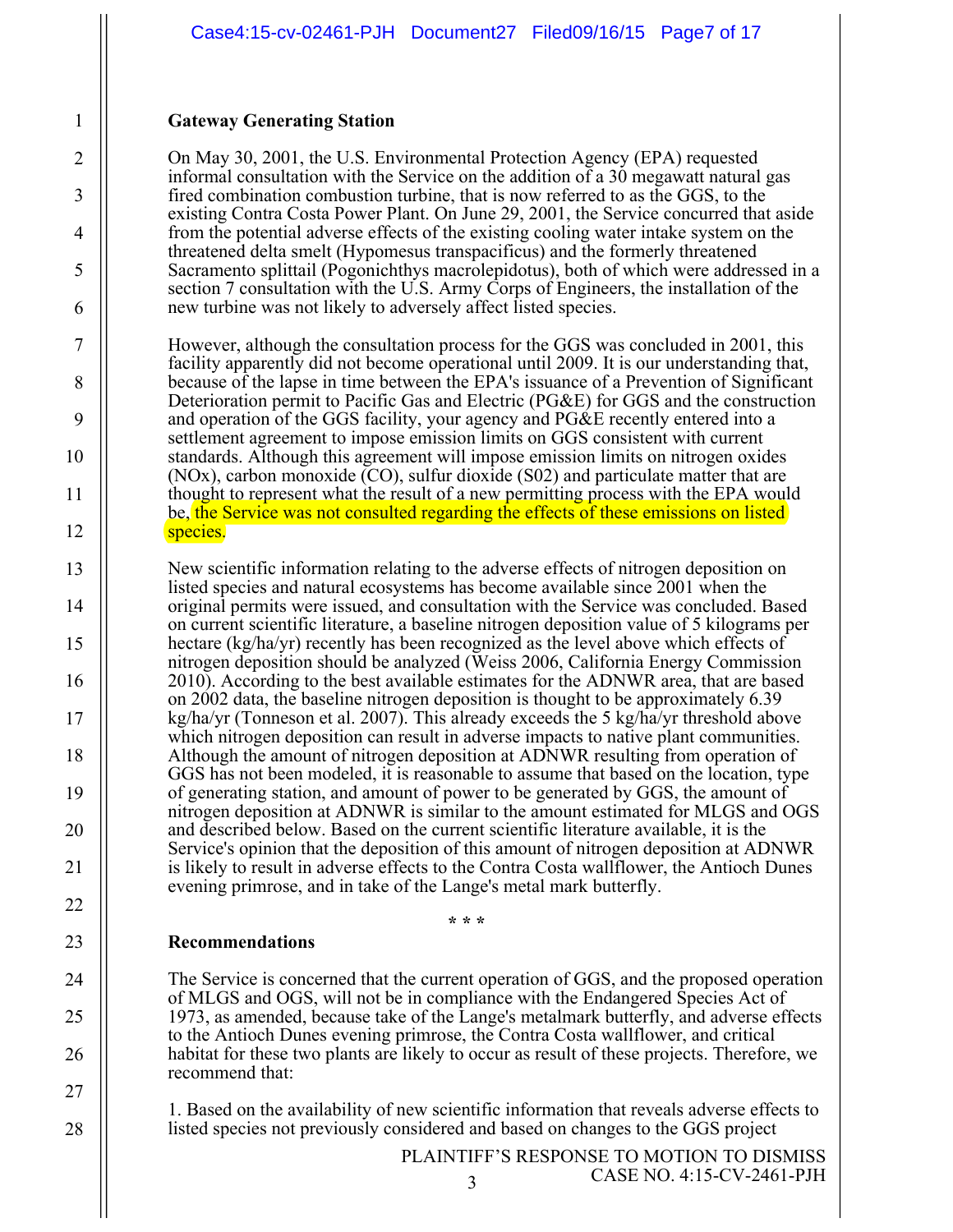# Case4:15-cv-02461-PJH Document27 Filed09/16/15 Page8 of 17

resulting from entering into the recent settlement agreement with PG&E, the EPA should reinitiate section 7 consultation with the Service for the GGS pursuant to 50 CFR § 402.14 of the Act.

Plater Decl. Exh. 1. FWS is authorized by regulation to request another federal agency to reinitiate consultation. 50 C.F.R. § 402.16.

### **ARGUMENT**

While Wild Equity's complaint alleges that EPA failed to "initiate/reinitiate" consultation, it now clarifies that its claim is one for reinitiation of consultation. *See Thomas v. Mundell*, 572 F.3d 756, 760 (9th Cir.2009) (pleadings be construed broadly in favor of plaintiffs on motion to dismiss). With this clarification, it becomes clear that Wild Equity's claim for reinitiation of consultation should not be dismissed.<sup>1</sup>

Under the ESA and its regulations, a federal agency must reinitiate consultation over actions it has authorized and where "new information reveals effects of the action that may affect listed species or critical habitat in a manner or to an extent not previously considered." 50 C.F.R. § 402.16(b). Wild Equity's complaint alleges facts that this is this case (*see*  complaint and Pl. Exh. 1 excerpted above), and its suit should not otherwise be dismissed.

# **I. Wild Equity's Claim is Not Barred by Action in** *United States v. Pacific Gas & Electric*

Regarding Wild Equity's claim for reinitiation of consultation, the *U.S. v. PG&E* court

(see EPA Brf. at 8-10) stated:

The entry of the proposed consent decree will not impair WEI's ability to file a separate lawsuit to allege this claim and protect its interest. \* \* \* [T]he United States [has] asserted that WEI could file a separate lawsuit alleging claims under the ESA, and stated that the United States retains the authority to seek to modify the consent decree after it is entered.

*United States v. Pacific Gas & Elec.,* 776 F. Supp. 2d 1007, 1024 n.9 and acc. text (N.D. Cal.

2011) (citation omitted) (order denying WEI intervention in suit resulting in consent decree).

 $<sup>1</sup>$  As explained by the FWS letter excerpted above, EPA did initially consult with FWS over the</sup> impact of the building the power plant itself, but that did not include a consultation over the impact of the emissions from the plant. *See also* Complaint ¶¶ 26-27; EPA Brf. at 24.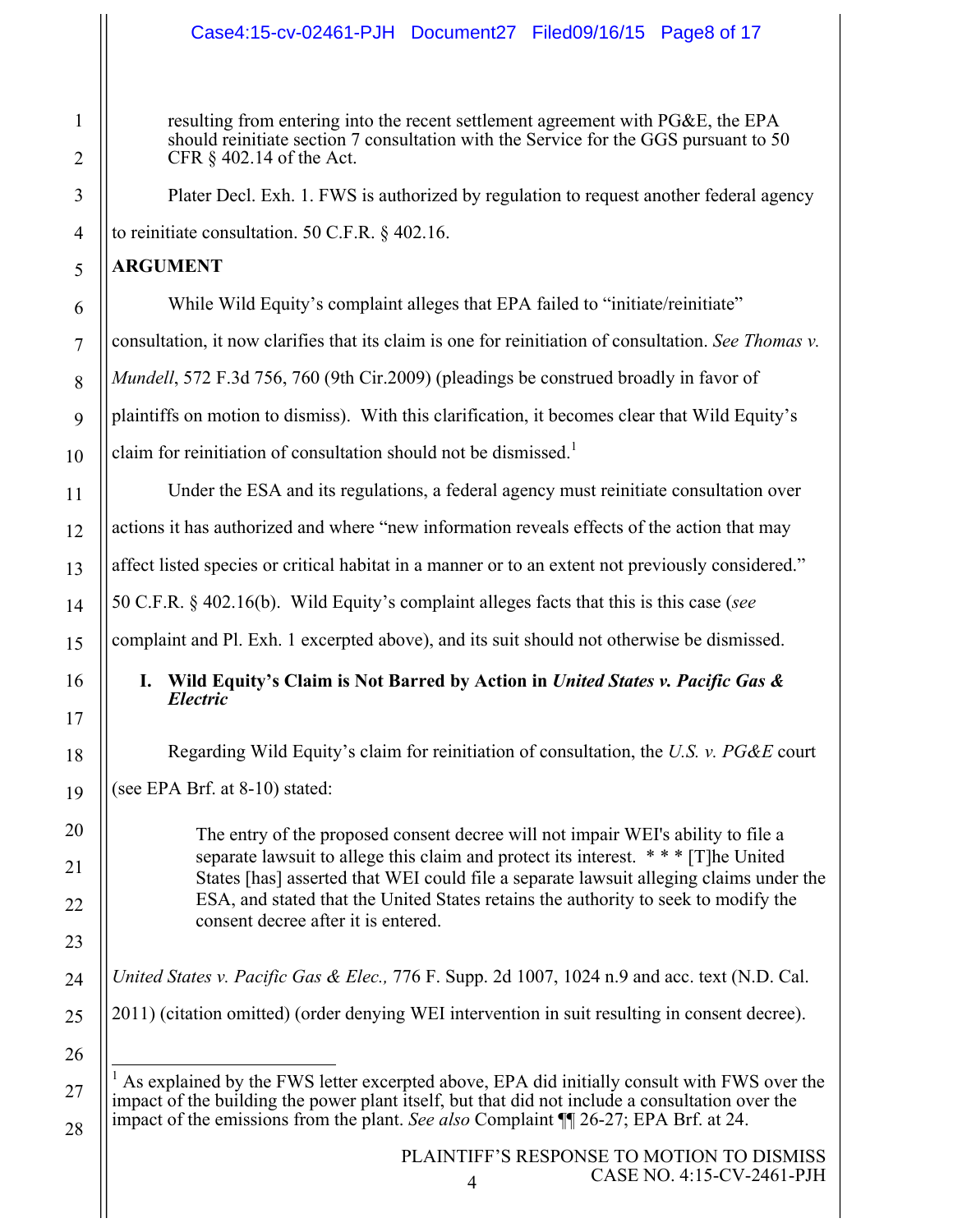The Court in *US v. PG&E* clearly stated that nothing about its decision should bar the suit that Wild Equity now brings—in fact it states just the opposite- and in seeking to avoid Wild Equity's intervention in that suit, EPA itself conceded that it retains discretion to modify the consent decree as needed to accommodate any changes to operation of the power plant that would be mandated by a consultation with FWS. In its brief, in describing the *PG&E* court's dismissal of the reinitiation claim as a basis for Wild Equity's intervention in that suit, EPA utterly failed to even mention this language, which shows that it can provide no good reason it should be permitted to "walk back" its concession. *See* EPA Brf. at 9 lines 19-25; Brf. at 24- 25; *United States v. Stauffer Chem. Co.*, 464 U.S. 165 (1984) (EPA bound by collateral estoppel from taking conflicting positions in litigation with a mutuality of parties). $2$ 

# **II. The "Actions" "Authorized" by EPA are Gateway Power Plants Emissions, Not Any Permit or Consent Decree Itself**

EPA argues that Wild Equity "cannot maintain a reinitiation claim here because the 2001 PSD permit is no longer in effect [so] there is nothing upon which to reinitiate." EPA Brf. at 24. However, that argument misses the point: the action here is not any permit "carried out" by EPA, but rather the Gateway power plant emissions "authorized" by EPA through its permitting activities as a whole. *See* Complaint § 60 ("EPA retains a non-delegated responsibility to initiate/reinitiate consultation under Section 7 of the ESA regarding the issuance of the original PSD permit to Gateway and on new PSD requirements incorporated into the 2011 Permit to Operate and extended through 2015.").<sup>3</sup>

"Actions" under the ESA are not only defined as including "the granting of … permits" but also "actions directly or indirectly causing modifications to the land, water or air." 50

<sup>3</sup> Although Wild Equity believes that its Complaint adequately alleges the reinitiation claim it describes here, in an abundance of caution, to the extent the Complaint is not deemed sufficiently drafted to allege this claim, Wild Equity requests leave to amend it to conform with this response to EPA's motion to dismiss. *See United States v. Webb*, 655 F.2d 977, 979 (9th Cir.1981) (Because Rule 15(a) mandates that leave to amend should be freely given when justice so requires, the rule is to be interpreted with "extreme liberality.").

 <sup>2</sup> While the government is not bound by *nonmutual* collateral estoppel (*i.e.* with differing parties), *United States v. Mendoza*, 464 U.S. 154 (1984), the government itself claims privity of the parties here and so collateral estoppel applies here. *See* EPA Brf. at 15.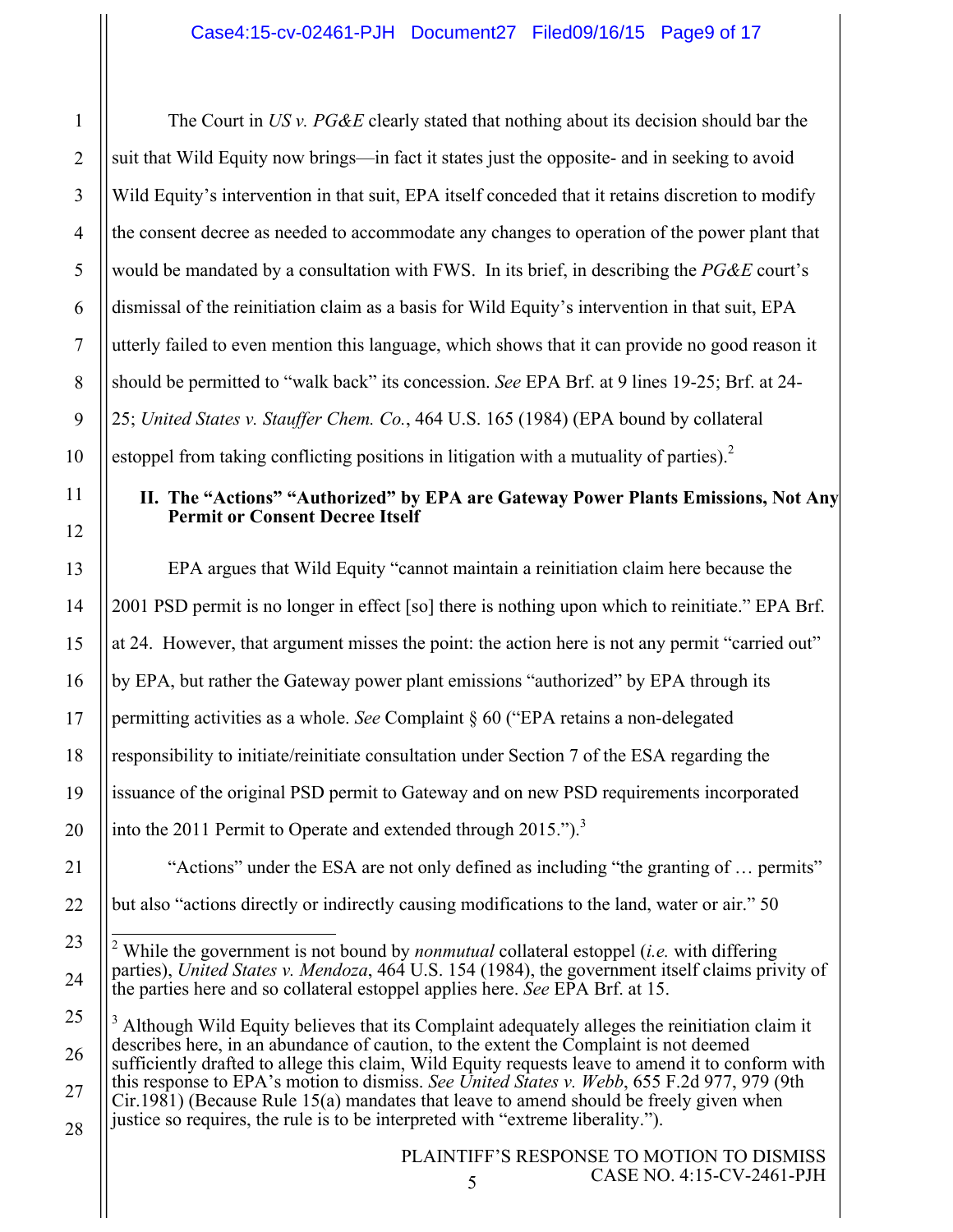C.F.R. § 402.02(c),(d). And this makes sense given that an agency must consult over actions "authorized" by it and not merely "carried out" by it. 16 U.S.C. § 1536 (a)(2); *see also Karuk Tribe of Cal. v. U.S. Forest Service*, 681 F.3d 1006, 1020-21 (9th Cir. 2012) (in addition to direct federal activities, "private activities" are also "agency action" under the ESA requiring consultation by an agency when that agency authorized the private activities).<sup>4</sup>

In order for Wild Equity to bring this claim, EPA must still retain "discretionary involvement or control" over its permitting authority for the Gateway plant, since it must be able to take action to adjust emissions at the plant and/or impose mitigation if the consultation shows that changes must be made to protect the three species. *See id*. As will be shown below, EPA does retain such involvement or control. But EPA cannot avoid its duty simply by showing that there was some breach in the permitting timeline while the emissions have been ongoing and continuous. "The [EPA]'s position in this case would relegate the ESA—"the most comprehensive legislation for the preservation of endangered species ever enacted by any nation," [*TVA v. Hill,* 437 U.S. at 180]—to a static law that evaluates and responds to the impact of an action before that action takes place, but does not provide for any further evaluation or response when new information emerges that is critical to the evaluation." *Cottonwood Envtl. Law Ctr. v. U.S. Forest Serv*., 789 F.3d 1075, 1088-89 (9th Cir. 2015).

In any event, even if the old permit lapsed, the terms of the consent decree resurrected it, so that there now has been no lapse as a legal matter. Subsequent to the issuance of the consent decree both the EPA and its delegated agent in the Bay Area, the Bay Area Air Quality Management District ("BAAQMD"), have issued permits to Gateway that demonstrate that the facility's PSD permit is still in effect. For example, BAAQMD issues a permit to Gateway every year called the "Authority to Construct/Permit to Operate" ("ATC/PTO"). The most recent ATC/PTO for Gateway was issued on October 16, 2014, and permits Gateway to

The *PG&E* court's statement based on EPA's concession in that case, that a stand-alone reinitiation suit could be brought, shows that EPA can only take this position as to one for initial initiation of consultation on the consent decree itself.

 $4$  For this reason, to the extent EPA's argument applies to Wild Equity's reinitiation claim, it is irrelevant whether the consent decree is an "agency action." *See* EPA Brf. at 16-17. The action authorized by EPA are the emissions from the Gateway plant which the FWS have now found to present effects on species requiring consultation, not the execution of the consent decree.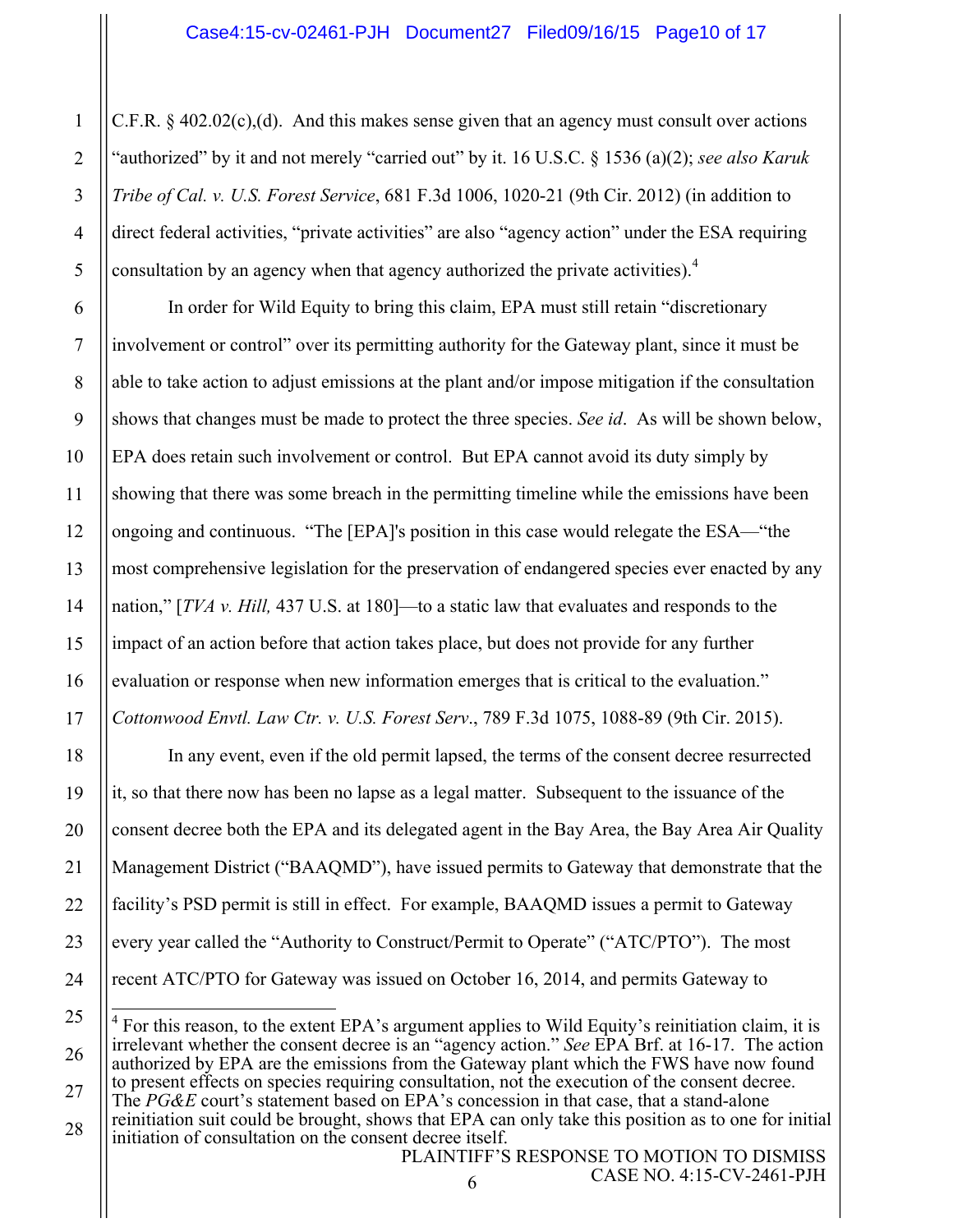operate during 2015. Gateway's 2015 ATC/PTO expressly states that Permit Condition 18138 parts 14, 20, 22, and 24 are derived from EPA's PSD permit. *See* Plater Decl., Exh. 2 pp. 9-13. Each of these parts specifically authorizes nitrogen emissions, the very pollutant that FWS believes is adversely affecting the listed species at the Antioch Dunes National Wildlife Refuge. To clarify that these requirements emanate from Gateway's PSD permitting requirements rather than organically from the consent decree itself, the ATC/PTO contains a separate provision that specifically lists the decree-imposed pollution control provisions that apply to Gateway above and beyond what is permitted through the PSD permit. *Id*., p. 20-21 ("Additional Conditions from Approved Federal Consent Decree"). If PSD permitting requirements either (a) no longer exist, or (b) were supplanted by the organic requirements of the Consent Decree, the ATC/PTO would not contain this express distinction.

Similarly, Gateway's Title V permit—which the EPA reviewed through a formal administrative process and found no reason to object to the issuance of the Title V permit, 79 Fed. Reg. 69,469 (Nov. 21, 2014) —also expressly references the PSD permit as it catalogues the "applicable requirements" that govern Gateway's pollution emissions. For example, in Table IV-A, which lists the "Source-specific Applicable Requirements," the Title V permit references the ATC/PTO provisions described above that limit nitrogen pollution, notes that the requirements' source is the PSD program, and further notes that each of these PSD provisions is "federally enforceable." Plater Decl., Exh. 3 p. 24. This table also lists the consent decree provisions governing pollution emissions as distinct "applicable requirements." *Id.* at 25-26.

To ensure that there is no ambiguity about the ongoing applicability of a federal PSD permit to Gateway, the glossary of the Title V permit notes that the acronym PSD refers to: "Prevention of Significant Deterioration. A *federal program* for permitting new and modified sources of those air pollutants for which the District is classified 'attainment' of the National Air Ambient Quality Standards. Mandated by Title I of the Act and *implemented by both 40 CFR Part 52* and District Regulation 2, Rule 2." *Id.* p. 81 (emphases added). The Title V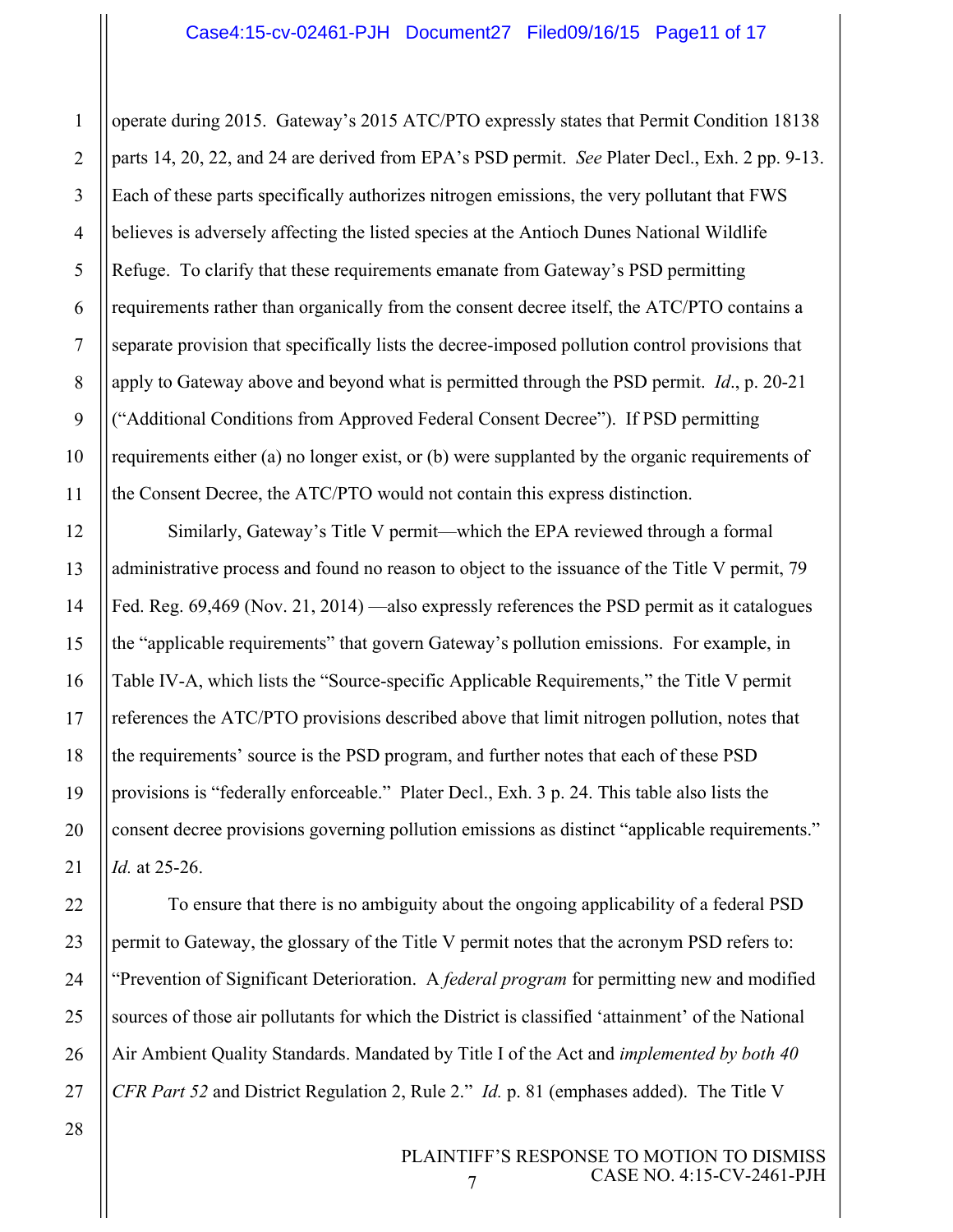permit also explains that the PSD program limitations are "limitations and conditions which are enforceable by the Administrator of the EPA." *Id.* p. 80.

The EPA cannot have it both ways: they cannot consistently reference the applicability of the federal PSD program and permit, and also claim that the PSD program and permit no longer exists in relation to Gateway. There is no question that emissions limitations imposed on the Gateway plants are actions authorized by EPA.

### **III.EPA Retains Discretionary Involvement or Control over its Permitting Authority for the Gateway Power Plant**

In a footnote, EPA states that while whether it retains "discretionary involvement or control" over Gateway's emissions is a "determinative question" here, it merely states that "EPA does not concede that it retains discretion to later modify federal PSD permits for the benefit of listed species." EPA Brf. at 24 n.10, citing 50 C.F.R. § 402.16 and *Cottonwood,* 789 F.3d at 1086. Even putting aside that raising an issue in a footnote does not sufficiently raise it- *see Hilao v. Estate of Marcos*, 103 F.3d 767, 778 n. 4 (9th Cir.1996), while EPA does not concede this point here, it has already conceded it in the *PG&E* litigation and the law shows that EPA does indeed have the authority to amend its PSD authorization for the Gateway power plant.

First, just as with Wild Equity's ability to file this suit after the PG&E consent decree was entered, EPA conceded in that litigation that it "retains the authority to seek to modify the consent decree after it [was] entered." *US v. PG&E*, 776 at 1024 n.9. So to the extent the consent decree would need to be amended to account for any emissions changes, EPA has conceded it has that ability. Moreover, there would appear to be no bar to imposing new emissions restrictions or requiring mitigation through the PSD program or other federal actions: the consent decree does not prohibit the EPA from wielding its powers to constrain emissions by Gateway that would violate the ESA.

PLAINTIFF'S RESPONSE TO MOTION TO DISMISS 8 CASE NO. 4:15-CV-2461-PJH Further, the *PG&E* Court's statement was made in the context of its discussion of Wild Equity's reinitiation of consultation claim, so it cannot be argued that EPA's concession somehow applies to consent decree modification outside the context of new limits that would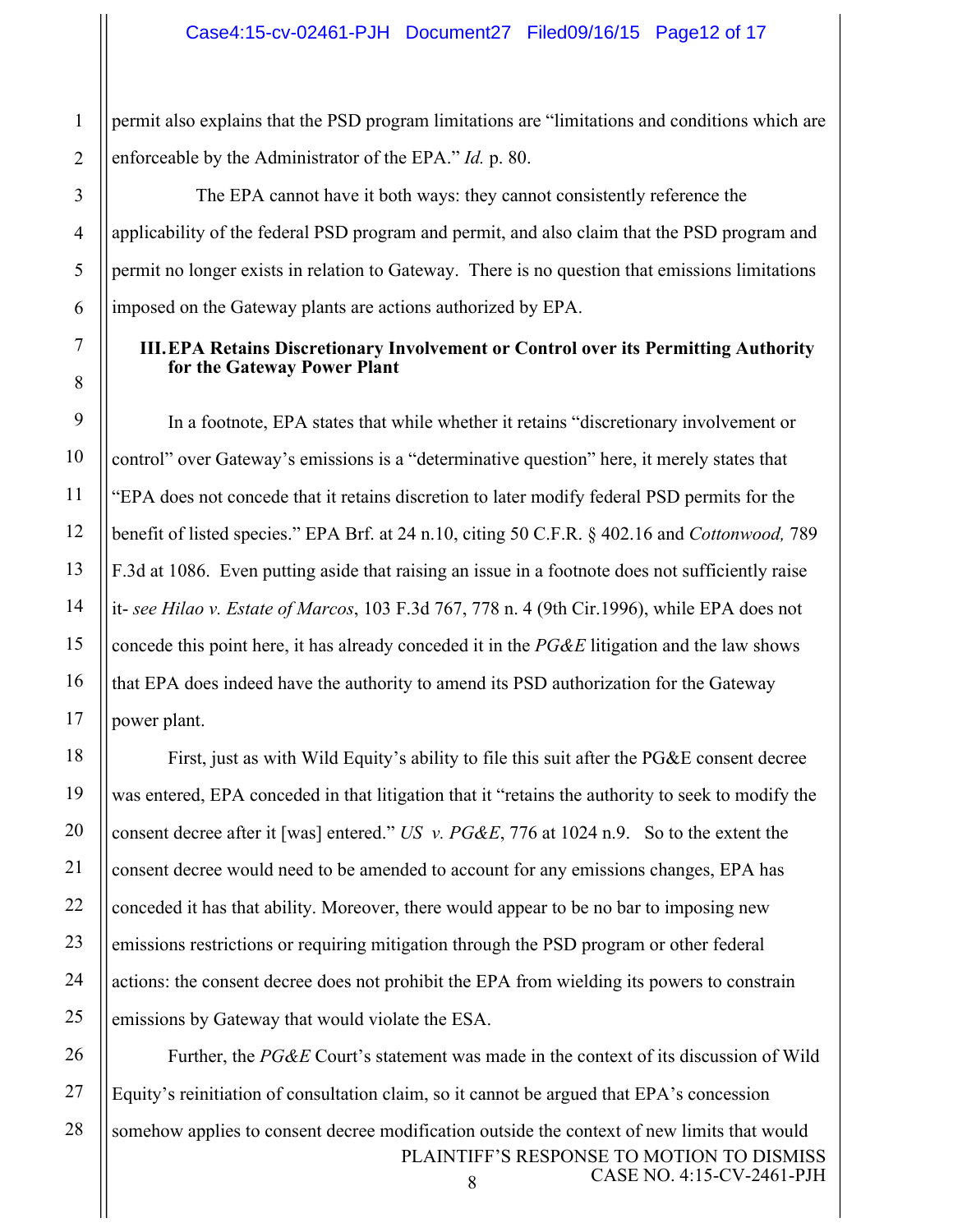be imposed as a result of a new ESA consultation. Again, EPA is bound by the principles of mutual collateral estoppel from taking a contrary position, a particularly apt principle here because its prior position was a basis for the *PG&E* court's disallowance of Wild Equity from bring its re-initiation claim into that case, *before* the consent decree was entered. The EPA cannot take one position to get out of the claim there and then take another to prevent the claim from being brought here.

Further, the applicable law shows that EPA does retain such discretion. In *Turtle Island Restoration Network v. National Marine Fisheries Serv.*, 340 F.3d 969 (9<sup>th</sup> Cir. 2003) ("*Turtle Island I*"), the Court held that because the permitting activity there had "ongoing and lasting effect and constitute ongoing agency activity, which is likely to adversely affect listed species," the agency had sufficient discretion in controlling the activity to require consultation. *Id.* at 977, citing *Pacific Rivers Council v. Thomas,* 30 F.3d 1050, 1053 (9th Cir.1994), *NRDC v. Houston*, 146 F.3d 1118, 1128 (9<sup>th</sup> Cir. 2006) and *O'Neill v. United States*, 50 F.3d 677, 680-81 (9th Cir.1995). The Court contrasted two cases where sufficient discretion did not remain since the agencies there either "could not influence construction of the roadway" approved by the agency in one case, or "did not 'retain discretionary control to make new requirements to protect species that subsequently might be listed as endangered or threatened'" in the other. *Id.* at 976-77, citing *Sierra Club v. Babbitt*, 65 F.3d 1502, 1509 (9th Cir.1995) and *Envt'l Prot. Info. Ctr. v. Simpson Timber Co.*, 255 F.3d 1073, 1081 (9th Cir.2001).

PLAINTIFF'S RESPONSE TO MOTION TO DISMISS CASE NO. 4:15-CV-2461-PJH 9 More recently, and perhaps most relevantly, in a unanimous *en banc* decision, the Ninth Circuit held that even though the government and parties had entered binding "Settlement Contracts" controlling the amount of water that the government must provide to the parties from a water diversion system, that the government retained at least "some discretion" to act to protect species as a result of an ESA consultation. *Natural Res. Def. Council v. Jewell*, 749 F.3d 776, 783-85 (9th Cir., *en banc*), *cert. denied sub nom*. *Glenn-Colusa Irrigation Dist. v. Natural Res. Def. Council*, 135 S. Ct. 676, 190 L. Ed. 2d 389 (2014). The Court held that while the Settlement Contracts guaranteed ""the quantities of water and the allocation thereof, [n]othing in the provision deprives the Bureau of discretion to renegotiate contractual terms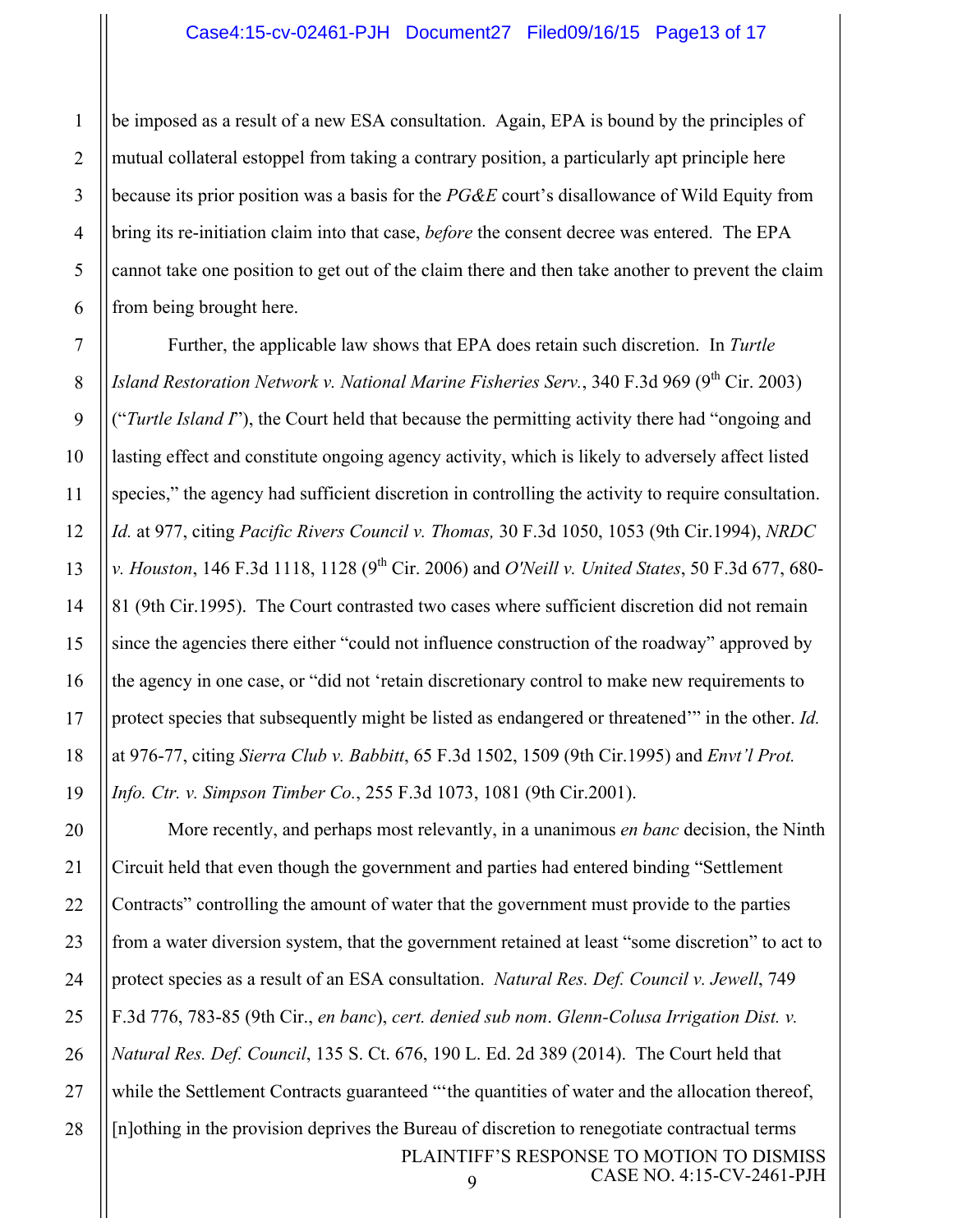### Case4:15-cv-02461-PJH Document27 Filed09/16/15 Page14 of 17

that do not directly concern water quantity and allocation. … [T]he Bureau could benefit the delta smelt by renegotiating the Settlement Contracts' terms with regard to, *inter alia*, their pricing scheme or the timing of water distribution." *Id.* at 785. The Court pointed out that the legal standard is not, as the district court had stated, whether the agency's discretion was "substantially constrained" in a manner that would *foreclose* consultation, but rather whether the agency retained at least "some discretion," which would *require* consultation. *Id.* at 784- 785.

And most recently, the Ninth Circuit held that while "ongoing agency action" strongly indicates that a reinitiation claim can lie, "there is nothing in the ESA or its implementing regulations that *limits* reinitiation to situations where there is 'ongoing agency action.'" *Cottonwood*, 789 F.3d at 1086 (emphasis added). The Court further held that as long there is no "'nondiscretionary statutory mandate'" nor other "'legal obligation'" preventing the agency from taking corrective action to protect species as a result of the consultation, then the agency may retain sufficient discretion to require reinitiation of consultation. *Id.* at 1087, citing *Nat'l Ass'n of Home Builders v. Defenders of Wildlife*, 551 U.S. 644 (2007) and *NRDC v. Jewell*.

Here, not only has EPA said in *U.S. v. PG&E* that it retains discretion to modify the consent decree to accommodate changes required as a result of consultation, but so do applicable regulations state that EPA has discretion to amend PSD permitting as necessary. 40 CFR  $\S 71.7(f)(1)(iv)$  (PSD permitting must be amended if EPA "determines that the permit must be revised or revoked to assure compliance with the applicable requirements"); "applicable requirements" include those of the Clean Air Act and "'any other federallyrecognized requirements applicable to the source.'" *Appalachian Power Co. v. EPA*, 208 F.3d 1015, 1018 n.3 (D.C. Cir. 2000) (citation omitted). There is no dispute from EPA that the ESA applies the PSD permitting generally (as evidenced by its original consultation), and indeed it could not dispute it since, as discussed above, the ESA is a "comprehensive" act applicable to all actions authorized by an agency- so the ESA clearly contains federally-recognized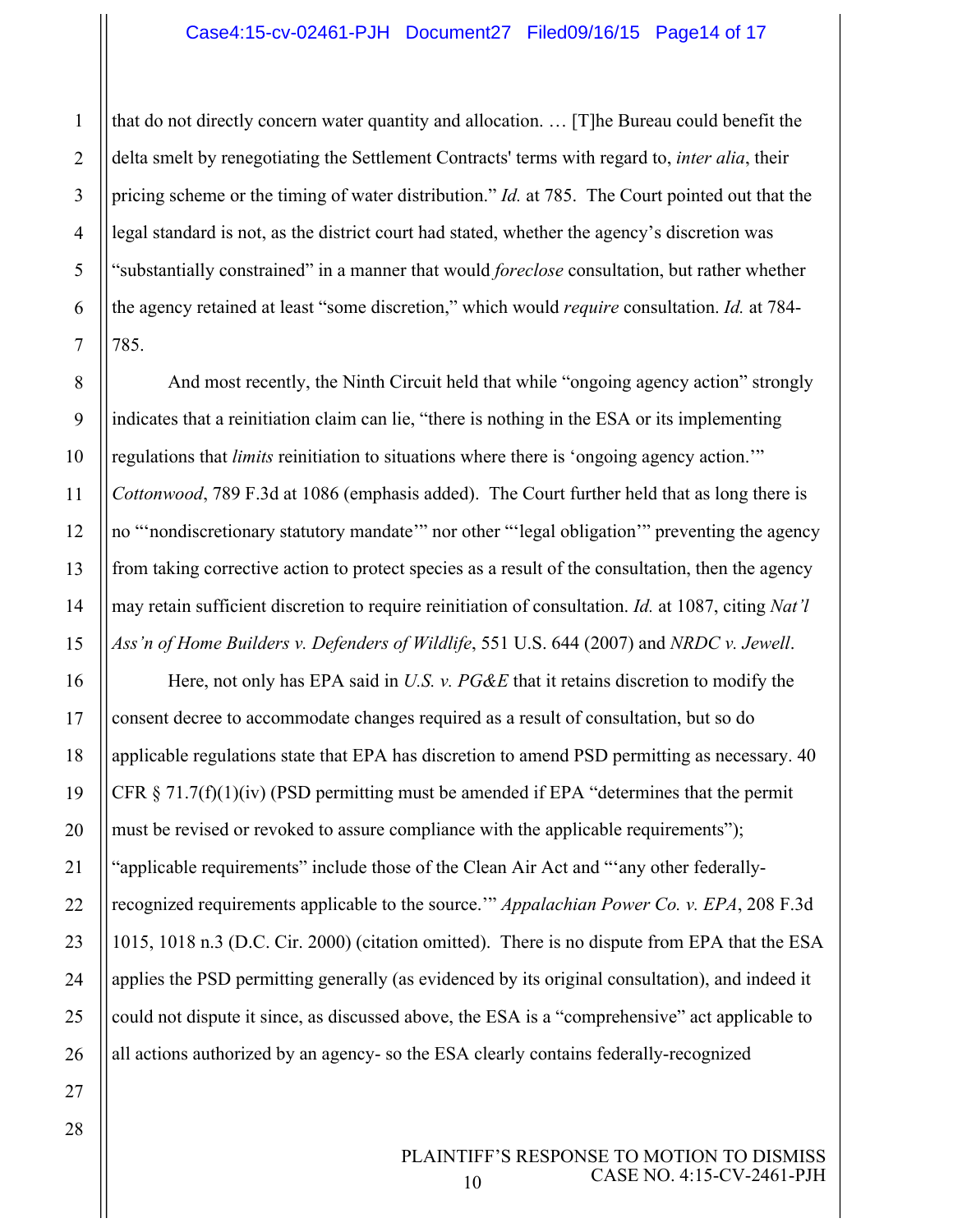requirements applicable to the Gateway power plant.<sup>5</sup> And the consent decree, which now covers emissions authorized by EPA from the plant, itself states that it may be modified by "subsequent written agreement signed by the United States and PG&E … effective only upon approval by the Court.". Defendant's Exh. A at ¶¶ 6, 54.

The kinds of requirements EPA might impose to inure a benefit to the three listed species here could include operational changes or pollution control requirements that would reduce the amount of nitrogen deposited at the Antioch Dunes National Wildlife Refuge. For example, the EPA could change the startup/shutdown requirements for Gateway, which tend to be when pollution control devices are least effective, so that fewer startups/shutdowns are authorized in a particular year. *See, e.g*., 40 C.F.R. § 52.21(a)(a)(7)(iv) (PSD regulations stating that a "requirement that emission calculations for compliance purposes must include emissions from startups, shutdowns, and malfunctions."). However, the EPA is not limited solely to actions that affect nitrogen emissions emitted from Gateway's smokestacks. EPA could also require offsets be purchased to reduce emissions, or order mitigation funding to ameliorate the impacts the facility imposes on the wildlife refuge and the endangered species found there. *See Sierra Club v. Marsh*, 816 F.2d 1376 (9<sup>th</sup> Cir. 1987) (mitigation imposed as a precondition of project). These potential remedial actions are at least as substantial as the ability to affect the "timing of water distribution" that provided "some discretion" in *NRDC v. Jewell*. *See* 749 F.3d at 785. Ultimately the initial decision about which and to what extent these options will be required will rest with the FWS and EPA. But unless consultation occurs, the FWS cannot initiate the process for evaluating the feasibility and effectiveness of any of these options: which is exactly why this Court must order the EPA to do as FWS asks and conduct a consultation process.

 $<sup>5</sup>$  Further, the "Consultation Handbook" of the FWS- the agency entrusted by Congress to</sup> administer the ESA- states that the ESA "requires action agencies to consult or confer with the Services when there is discretionary Federal involvement or control over the action, whether apparent (issuance of a new Federal permit), or less direct (State operation of a program that retains Federal oversight, such as the National Pollution Discharge Elimination System Program)." FWS Consultation Handbook p. 2-6, http://www.fws.gov/endangered/esa-<br>library/index.html#consultations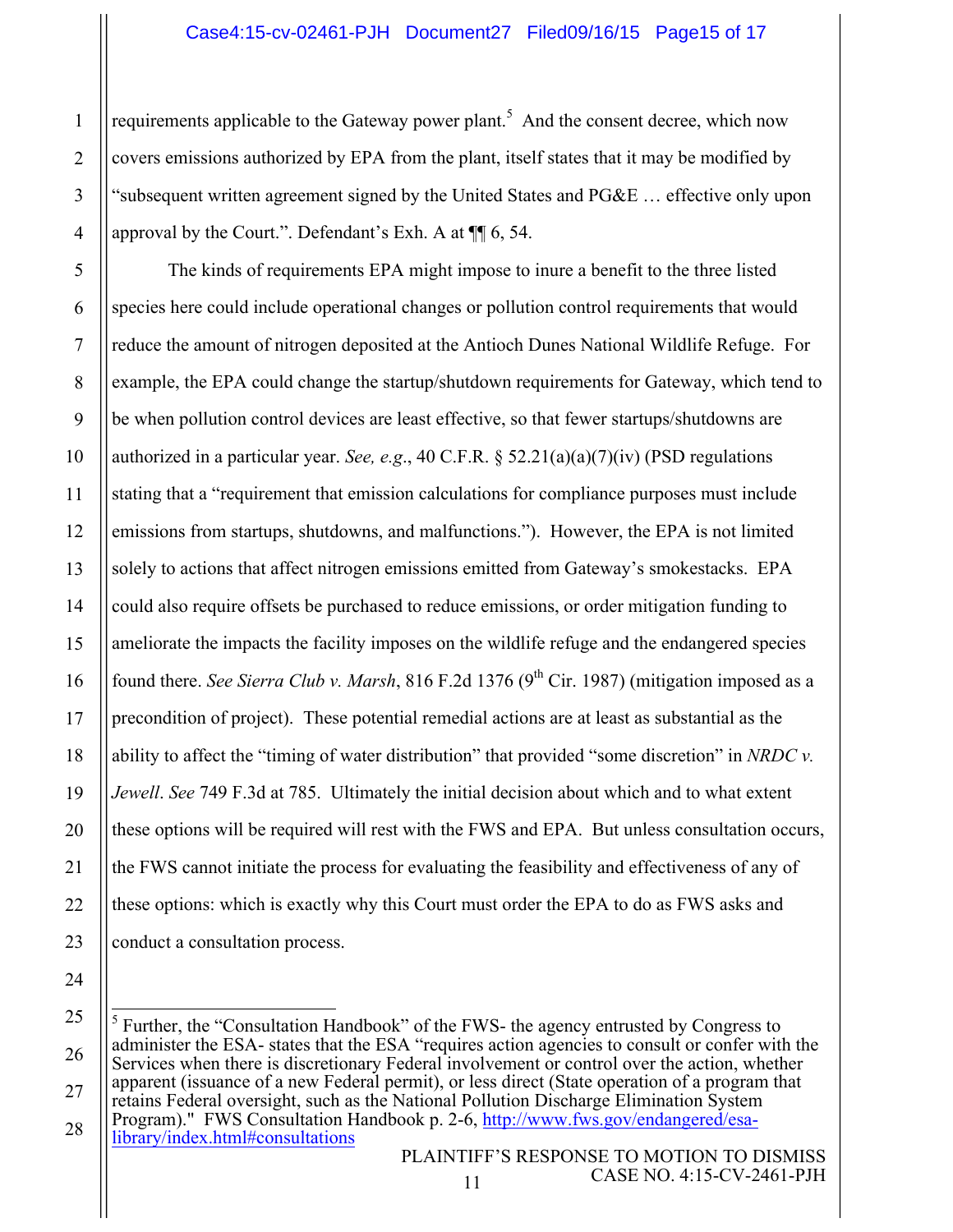### **IV.Wild Equity's Claim does Not Lie in the Court of Appeals**

The EPA argues that Wild Equity's claim can be brought, if at all, only in the Court of Appeals. However, this argument, to the extent EPA even makes it as to Wild Equity's reinitiation claim, cannot be accepted.

While Wild Equity does not concede that a claim for initial initiation of consultation would need to be brought in the Court of Appeals, for the sake of argument even if it would, a reinitiation claim clearly does not. Because these claims by definition are brought later in time than initial permitting decisions, 1) there are no associated Clean Air Act challenges to combine them with in the Court of Appeals; and 2) the 60-day statute of limitations for the Clean Air Act's court of appeals venue provision would prevent reinitiation claims. Accordingly, such a claim lies in district court*. Turtle Island Restoration Network v. U.S. Dep't of Commerce*, 438 F.3d 937, 949 (9<sup>th</sup> Cir. 2006) (*Turtle Island II*) ("[T]he regulatory challenge limitation would not encompass claims that [an agency] failed to reinitiate consultation when … 'new information reveals effects of the action that may affect listed species … to an extent not previously considered ….'") (citing 50 C.F.R. § 402.16).

# **V. Wild Equity Does Not Bring a Separate Section 7(d) Claim**

EPA argues that Wild Equity's Section 7(d) claim should be dismissed. EPA Brf. at 19-20. While it is not clear whether this argument (like other arguments presented prior to page 24 of its brief) was meant to apply to Wild Equity's reinitiation of consultation claim, regardless Wild Equity only brings one claim, that for initiation/reinitiation of consultation (now clarified by this Response to be a reinitiation claim). Complaint at 12. Section 7(d) prevents the irreversible or irretrievable commitments of resources *during* consultation, and so Wild Equity included it to show that if consultation is required under its claim, that EPA is necessarily in violation of section 7(d) for allowing *status quo* emissions to continue before consultation is completed, which could be relevant in fashioning a remedy here. *See* 16 U.S.C. § 1536(d); Complaint at 13.

**//**

**//**

1

2

3

4

5

6

7

8

9

10

11

12

13

14

15

16

17

18

19

20

21

22

23

24

25

26

28